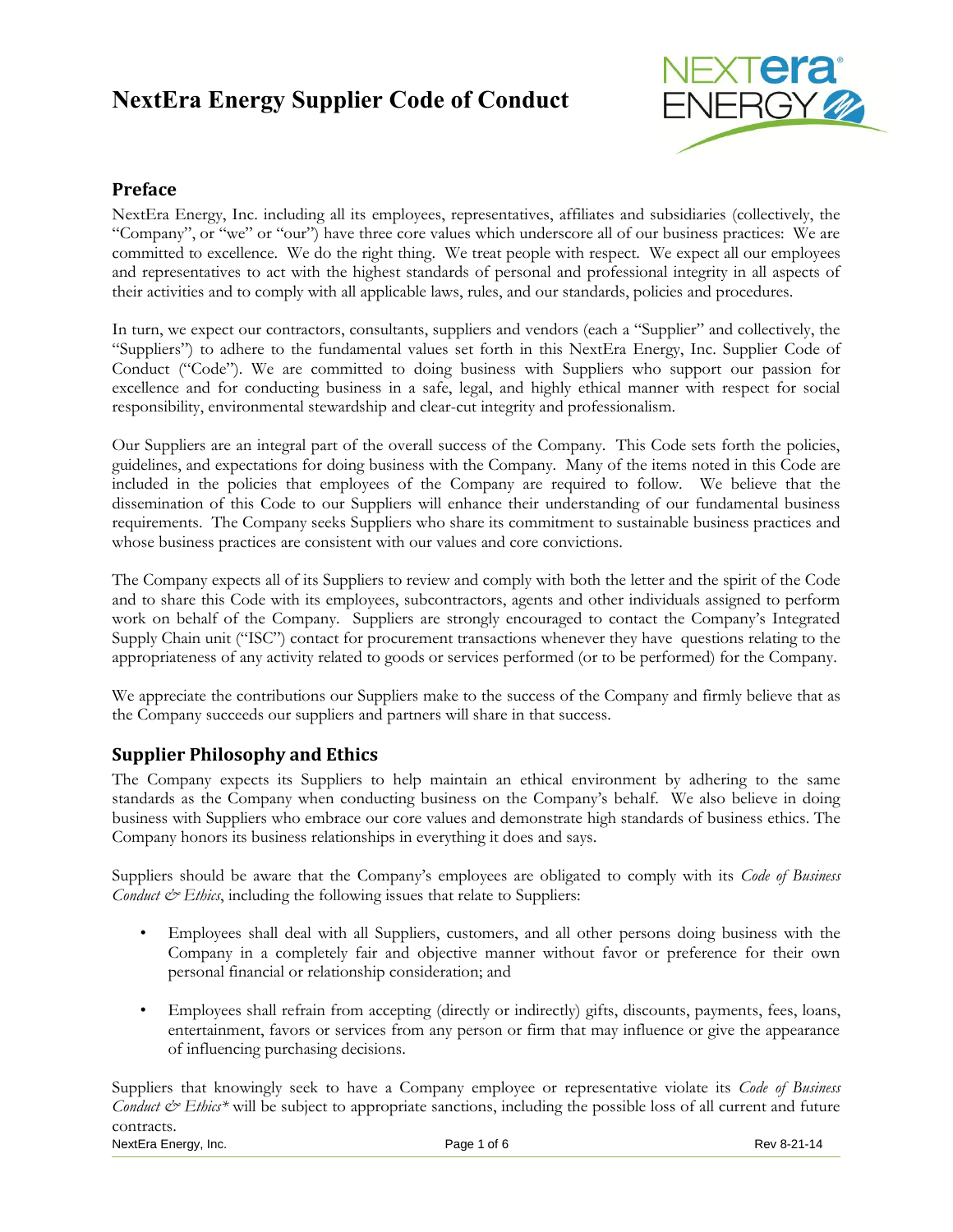## **Legal and Regulatory Compliance**

The Company expects its Suppliers to comply with the letter and spirit of applicable statutes and regulatory requirements including those prohibiting bribery, kickbacks, corruption and other unethical business practices. Suppliers must comply with anti-trust and fair trade statutes and regulatory guidelines including the Foreign Corrupt Practices Act and any other anti-bribery laws.

Antitrust laws are intended to promote free and fair competition and prohibit business practices and activities that unreasonably restrain competition:

Potentially unlawful relations with competitors include:

- Understandings or agreements that have the purpose or effect of restraining competition;
- The exchange of competitive information; and
- Price fixing, bid rigging, or market allocation.

In addition, Suppliers must ensure compliance with federal and state energy regulatory commission specific codes and standards of conduct that address discrimination and preferential treatment between regulated companies and their affiliates.

## **Environmental Protection and Sustainability**

The Company is committed to being an industry leader in environmental protection and stewardship, not only because it makes business sense, but because it is the right thing to do. Our commitment to compliance, conservation, communication, and continuous improvement fosters a culture of environmental excellence and drives the sustainable management of our business planning, operations, and daily work. This commitment is consistent with our values and our NextEra Energy Environmental Policy. We expect our Suppliers to share this commitment to protect our environment and to abide by the letter and spirit of all applicable environmental laws and regulations.

#### **Decision Making**

All purchasing decisions will be based on the best value realized by the Company and must be in alignment with business standards and the goals of the Company. Important components of purchasing include, without limitation, competitive bids, maintenance of confidentiality, quality verification, confirmation of the legal status and financial condition of the Supplier, and avoidance of conflicts of interest.

#### **Conflicts of Interest**

Company employees and representatives who come in contact with Suppliers are forewarned about conflicts of interest. A conflict of interest occurs when the personal interests of the Company employee or representative interfere or appear to interfere with Company business. Because conflicting loyalties impair a Company employee's or representative's ability to make objective decisions, conflicts of interest must be avoided. A conflict of interest can result from a relationship between a Company employee or representative and a customer, Supplier, competitor, family member, or even a friend. A conflict exists when the parties to the relationship give or receive – or even appear to give or receive – unfair advantages or preferential treatment not available to others. A conflict of interest occurs when a Company employee or representative chooses between doing something that will benefit them personally instead of benefiting the Company for which they work. Having such a conflict can arouse suspicion about a Company employee's or representative's integrity and can cause damage to the reputation of the company concerned. The Company expects all Suppliers to be aware of this policy and to avoid contributing to a conflict or the appearance of a conflict.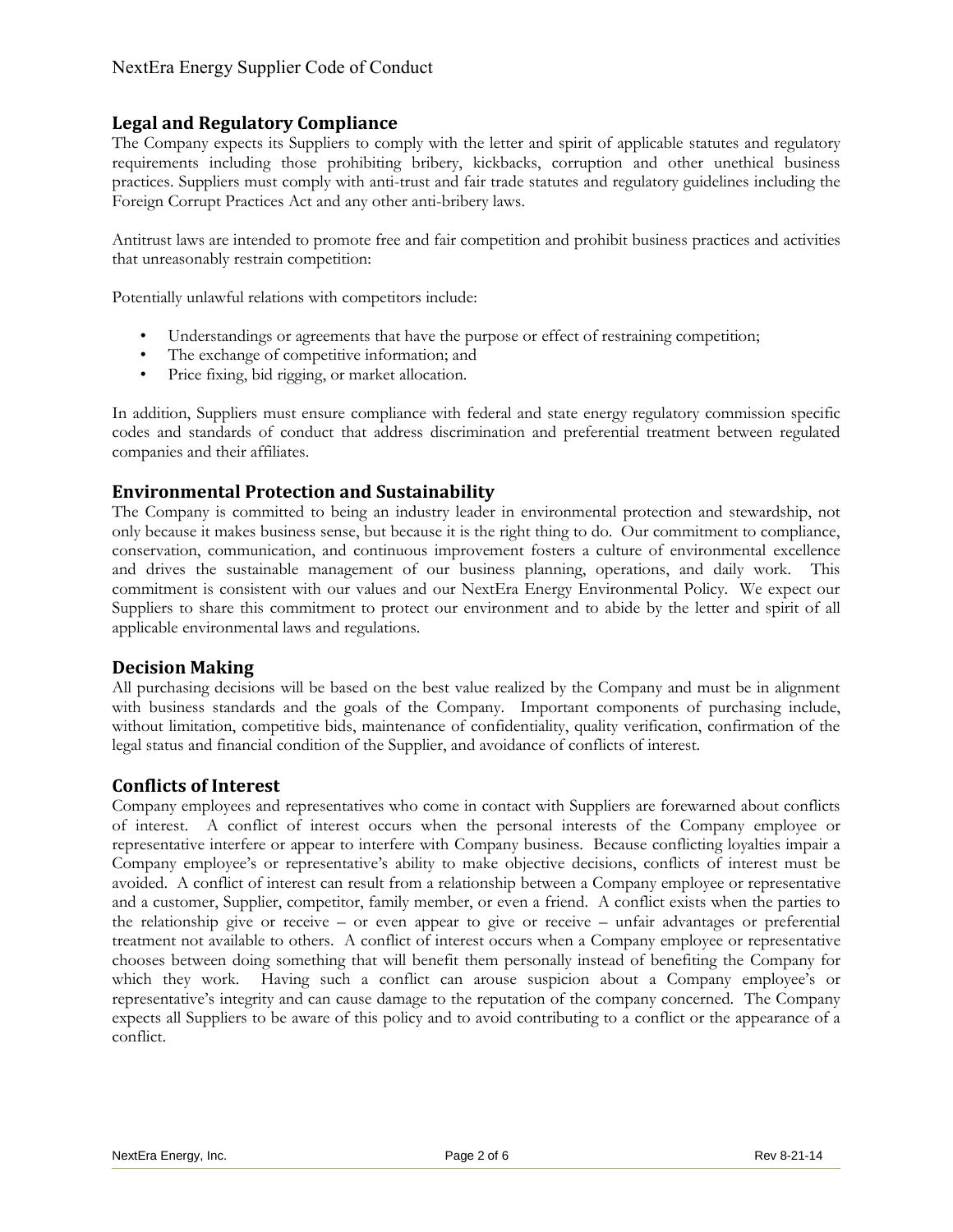## **Gift Policy**

The Company adheres to a strict policy of ensuring that gifts or entertainment do not influence business decisions or the selection of Suppliers. Each Company employee and representative is required to abide by specific standards, which are reflected in our internal policies and procedures. These requirements prohibit the Company's employees and representatives and any related person from accepting any gifts or anything of value (including meals and entertainment) from an existing or potential Supplier, business partner or customer if that gift or other thing of value is intended to materially influence the Company employee's or representative's behavior toward that Supplier, business partner or customer. Absent such circumstances, gifts or things of value may be accepted when permitted by applicable law so long as they are non–cash gifts of nominal value (\$250 or less, individually or in the aggregate) or customary and reasonable meals and entertainment at which the giver is present, such as an occasional business meal or sporting event.

## **Anti-Bribery & Corruption**

The Company will never tolerate bribery in any form. Each Company employee and representative may not offer, attempt to offer, authorize, or promise any sort of bribe or kickback. Suppliers are prohibited from making or offering payments (including facilitating payments), gifts or incentives to any foreign or domestic government official or agent on their own behalf or on behalf of the Company in the hope of influencing that individual. Moreover, neither Company funds, services, nor labor may be given, directly or indirectly, to anyone in an effort to obtain or retain business for the Company or to obtain any special or unusual treatment in connection with a business transaction or any foreign or domestic government agency approval. In addition, Suppliers are prohibited from "kicking–back" any portion of a contract payment to government or private–sector employees of other parties to a contract nor may Suppliers use subcontracts, purchase orders, consulting agreements or similar devices to channel payments to foreign or domestic government officials, political candidates, political parties or associations, employees of other parties to a contract, or their relatives or business associates.

## **International Business Parties**

In order to protect the Company's reputation, goodwill and to ensure the integrity of our business and marketing relationships, the Company performs due diligence on Suppliers, agents, joint venture partners and other third party intermediaries that help us with our business outside of the United States and that are anticipated to interact directly or indirectly with Foreign Officials\* on our behalf (collectively, "International Business Parties"). The Company expects its Suppliers to cooperate and comply with our due diligence process for screening International Business Parties and to promptly advise the Company if the Supplier anticipates or becomes aware of a scope of work that may require the Supplier to interface with a Foreign Official on the Company's behalf.

\*"Foreign Official" means, for purposes of the Code, any officer or employee of a foreign government or any department, agency, or subsidiary branch thereof, or of a public international organization, or, any person acting in an official capacity for or on behalf of any such government or department, agency or subsidiary branch, or for or on behalf of any such public international organization. "Foreign Official" also means any foreign political party or official thereof or any candidate for foreign political office or any employee of a foreign government-owned entity.

# **Diversity and Fair Treatment**

The Company not only expects a work environment free from all forms of unlawful discrimination, intimidation and/or harassment, but also seeks to foster a work environment that reflects our commitment to diversity and inclusion. Suppliers are expected to support the Company's commitment to equal employment opportunity as well as diversity and inclusion. Suppliers are required to conduct business in a professional and socially responsible manner and shall not engage in behavior that unlawfully discriminates, intimidates or harasses the Company's employees or others.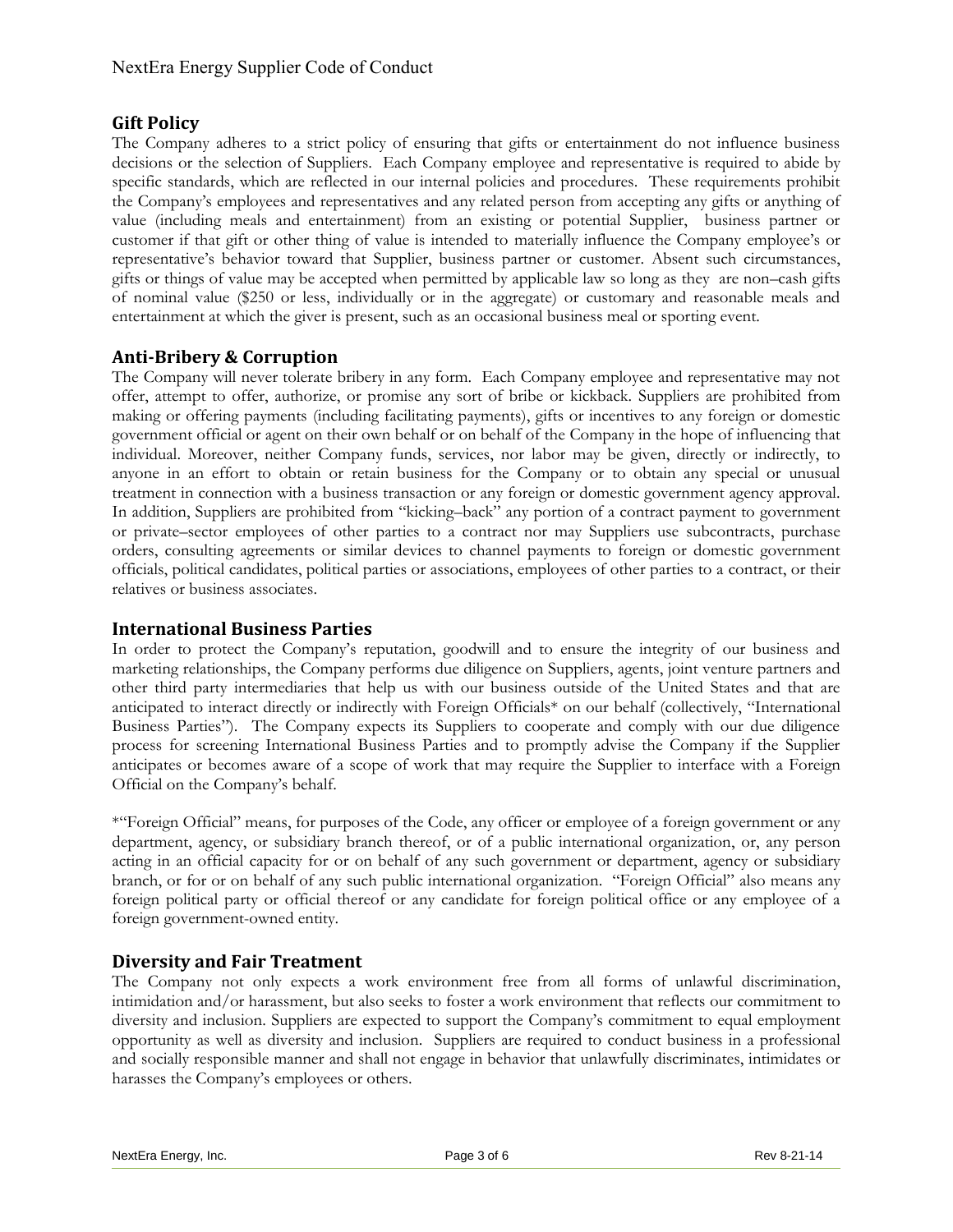## NextEra Energy Supplier Code of Conduct

The Company believes that diversity and inclusion is a competitive advantage and our culture of respect for people makes us a stronger more successful company. Accordingly, it is the Company's goal to provide minority-owned, women-owned, and small, disadvantaged businesses an opportunity to compete for the Company's business on an equal basis and to develop and strengthen our relationship with those business enterprises. The Company encourages its Suppliers to adopt a similar approach with respect to such business enterprises.

## **Labor and Human Rights**

The Company expects its Suppliers to comply with the letter and spirit of all applicable U.S. and international labor and employment laws including, without limitation, those associated with equal employment opportunity, immigration, child labor, forced or compulsory labor, work hours, wages and benefits, employment security, health and safety, freedom of association and a harassment-free work environment.

#### **Safety Conscious Work Environment**

The Company maintains a safety culture to help the company achieve a zero-injury work record across its operations. Suppliers must share in this same commitment and exercise good judgment in work decisions and apply safe work practices in the performance of all activities. Suppliers must adhere to all applicable safety rules, laws, standards and procedures including general and site-specific requirements.

#### **Safe and Secure Workplace - Security of Persons**

Each Company facility is committed to providing for the safety of its employees and products through a safe and secure workplace. All Suppliers will be required to obtain and wear security badges at all of the Company's facilities.

The Company has established a zero-tolerance policy regarding threats of violence in the workplace. This policy prohibits any comments or behavior that could be perceived by a reasonable person as threatening or indicating the possibility of violence. Supplier personnel who work on the Company premises will be expected to be non-violent, free of illegal drugs, and to not engage in illegal and/or violent or threatening behavior. Suppliers are to abide by site-specific requirements pertaining to the prohibition of the use and possession of illegal drugs, alcohol, restrictions on the possession of weapons (as defined by appropriate local or state statutes) and to support a violence-free environment.

## **Protecting Company Assets**

Those who are entrusted with the Company's assets must honor that trust and safeguard those assets against damage, theft and unauthorized use. Suppliers must use the Company assets responsibly and only for legitimate business purposes. The Company assets include, without limitation, Company facilities, equipment, systems, computers, telephones, cell phones, fax machines, information technology and/or supplies.

## **Computer and Information Security**

The Company expects that all Supplier computers or computer systems that interact with the Company computer network contain the necessary security firewalls and do not contain any computer viruses that can damage any Company system. Suppliers will be expected to adhere to all Company Information Security Policies and Standards and/or Network Property/Access requirements, as applicable, in order to protect the Company's data and computer network systems.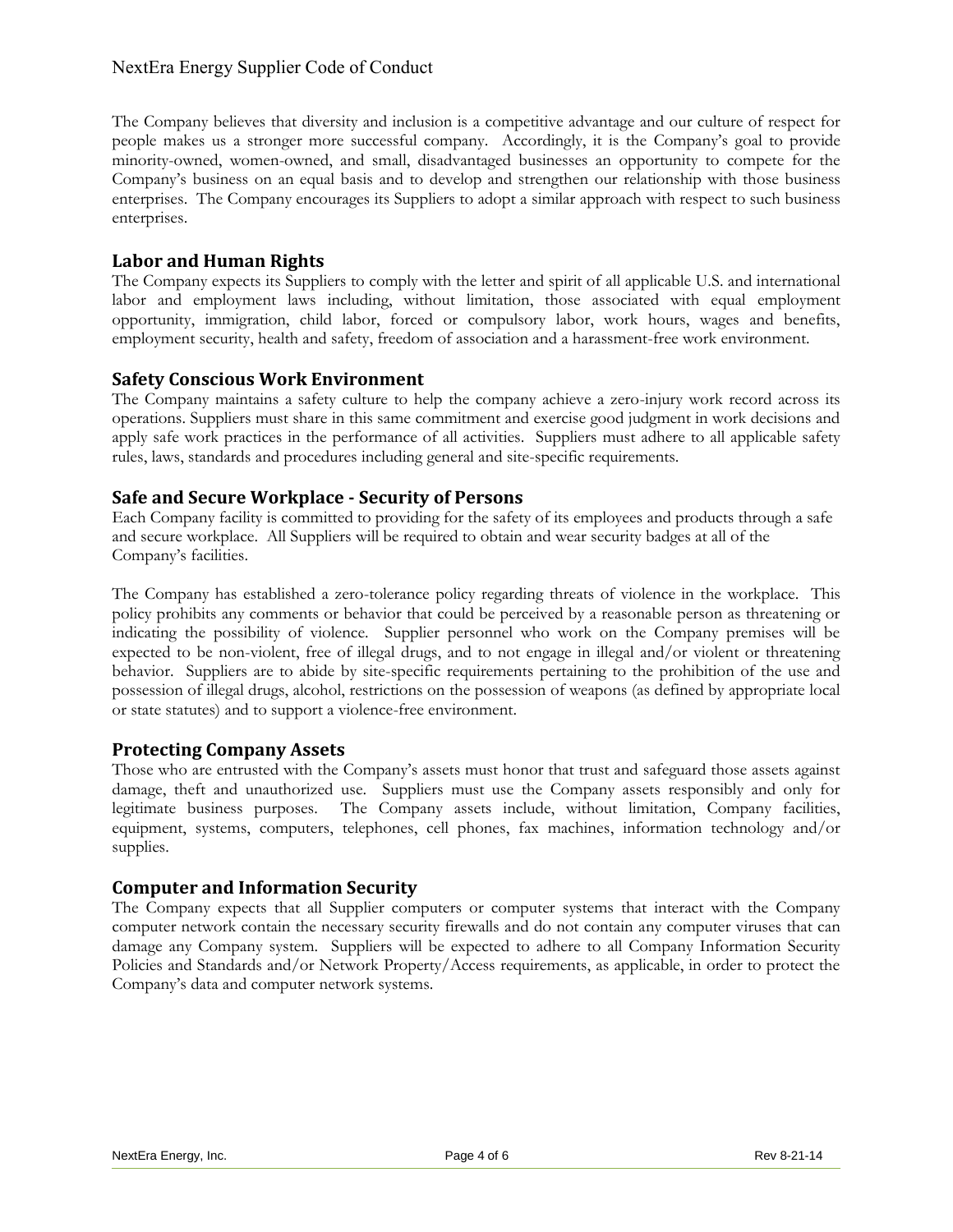## **Confidential Information**

Each Company Supplier is expected to protect Company confidential or proprietary information from any unauthorized disclosure. Suppliers are to access only those Company files or programs which they have been authorized by the Company to utilize in connection with the work being conducted for the Company. Suppliers will be expected to manage such information in compliance with the Company's policies, standards and requirements (particularly privacy and Information Security requirements) as well as applicable laws, rules and regulations. Suppliers may not duplicate, remove, damage or disseminate any Company files, passwords, computer systems or programs.

## **Sales Techniques**

Suppliers are expected to interact with the Company in an open and honest manner. In order to ensure that proper sales techniques are utilized, the following sales techniques are strictly prohibited:

- Backdoor selling circumventing the proper Company channels in order to convince an individual(s) to purchase a specific product;
- Inaccurate lead time commitments knowingly providing unattainable lead time commitments to the Company in an effort to secure the business;
- Over-committing capacity making commitments to provide a product or service without having the capacity to meet the commitment;
- Requesting competitor information asking for information regarding a competitor's product, pricing, terms, distribution, or other segment of their business;
- Offering gifts in excess of nominal value;
- Requesting the Company to accept a proposal after the closing date; and
- "Gouging" when the Company is purchasing in a pre-storm, post-storm or other emergency situation.

## **Supplier Visitation Process**

Suppliers have limited access to a Company facility. The following procedures must be followed by all Company Suppliers:

- Suppliers should not be on a Company premise without an appointment. Appointments are to be made with each individual to be visited;
- Suppliers should wait in the appropriate reception area until greeted by a Company employee or representative;
- Suppliers are not to bring other Suppliers to a Company facility without being accompanied by a Company employee or representative;
- Suppliers are never to occupy a Company employee's or representative's office or cubicle without the express permission of the employee or representative;
- Suppliers on a Company premise must at all times display proper identification issued by the Company; and
- Suppliers are to surrender any visitor badges when exiting a Company premise.

# **Conditions of Payment**

Timely receipt of payment is dependent on the execution of the proper Company procurement documentation.